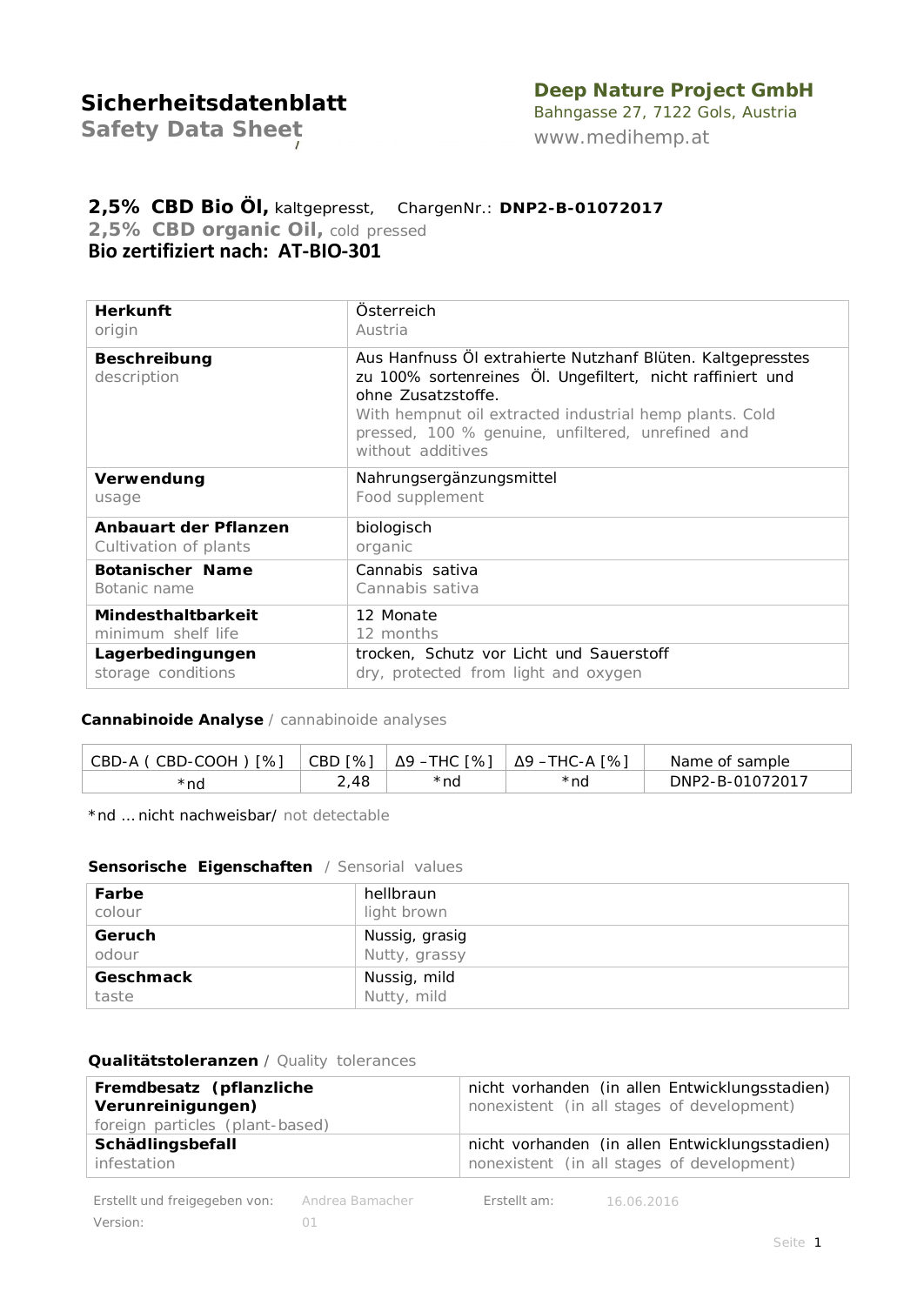## **Deep Nature Project GmbH**

*Safety Data Sheet*

Bahngasse 27, 7122 Gols, Austria *[www.medihemp.at](http://www.medihemp.at/)*

## **2,5% CBD Bio Öl,** kaltgepresst, ChargenNr.: **DNP2-B-01072017** *2,5% CBD organic Oil, cold pressed*

**Bio zertifiziert nach: AT-BIO-301**

### **Chemische Eigenschaften** / *Chemical values*

| Pestizidrückstände<br>pesticides | Gemäß den gesetzlich festgelegten Höchstwerten der<br>europäischen und österreichischen Gesetzgebung in der jeweils<br>gültigen Verfassung.<br>In accordance with the values regulated by European and<br>Austrian law in its valid version. |
|----------------------------------|----------------------------------------------------------------------------------------------------------------------------------------------------------------------------------------------------------------------------------------------|
| Schwermetalle                    | Gemäß den jeweils gültigen österreichischen und EU-                                                                                                                                                                                          |
| heavy metals                     | Vorschriften.                                                                                                                                                                                                                                |
|                                  | In line with the current Austrian and EU legislation.                                                                                                                                                                                        |
| Säurezahl                        | $<$ 4 mg KOH/g                                                                                                                                                                                                                               |
| acid value                       |                                                                                                                                                                                                                                              |
| Peroxidzahl                      | $< 10$ meg/kg                                                                                                                                                                                                                                |
| peroxide value                   |                                                                                                                                                                                                                                              |
| <b>Aflatoxine</b>                | Gemäß den jeweils gültigen österreichischen und EU-                                                                                                                                                                                          |
| aflatoxines                      | Vorschriften.                                                                                                                                                                                                                                |
|                                  | In line with the current Austrian and EU legislation.                                                                                                                                                                                        |
| Sonstiges                        |                                                                                                                                                                                                                                              |
| others                           |                                                                                                                                                                                                                                              |

### **Mikrobiologische Eigenschaften** */ Microbiological values*

|                                                                                                                                                                                                                                         | Einheit / Unit |                   |  |  |
|-----------------------------------------------------------------------------------------------------------------------------------------------------------------------------------------------------------------------------------------|----------------|-------------------|--|--|
| Gesamtkeimzahl / total plate count                                                                                                                                                                                                      | KBE/g          | $1,0 \times 10^2$ |  |  |
| <b>Bacillus cereus</b> /enterobacteriaceae                                                                                                                                                                                              | KBE/g          | < 100             |  |  |
| <b>E.coli</b> / <i>E. coli</i>                                                                                                                                                                                                          | KBE/g          | $~<$ 10           |  |  |
| Schimmel / mould                                                                                                                                                                                                                        | KBE/g          | <100              |  |  |
| <b>Salmonellen</b> / salmonella                                                                                                                                                                                                         | In $25g$       | n.n               |  |  |
| Entspricht den gesetzlich festgelegten Grenzwerten der jeweils gültigen österreichischen<br>Vorschriften und EU-Verordnungen/Richtlinien.<br>In accordance with the values regulated by European and Austrian law in its valid version. |                |                   |  |  |

k.A. = keine Angaben; n.n. = nicht nachweisbar/ not specified

#### **Polyzyklische aromatische Kohlenwasserstoffe** */ Polycyclic aromatic hydrocarbons*

| Benzo(a)pyren (PAK schwer)                                              |                 | $< 2 \mu g/kg$<br>(EU) No. 208/2005  | gemäß der Verordnung (EG) Nr. 208/2005<br>in accordance with requirements of Regulation |
|-------------------------------------------------------------------------|-----------------|--------------------------------------|-----------------------------------------------------------------------------------------|
| SUMME Benzo(a)anthracen, Benzo(a)pyren,<br>Benzo(b)fluoranthen, Chrysen |                 | $< 10 \mu g/kg$<br>(EU) No. 208/2005 | gemäß der Verordnung (EG) Nr. 208/2005<br>in accordance with requirements of Regulation |
| Erstellt und freigegeben von:                                           | Andrea Bamacher | <b>Erstellt am:</b> 16.06.2016       |                                                                                         |
| <i>Version:</i>                                                         |                 |                                      |                                                                                         |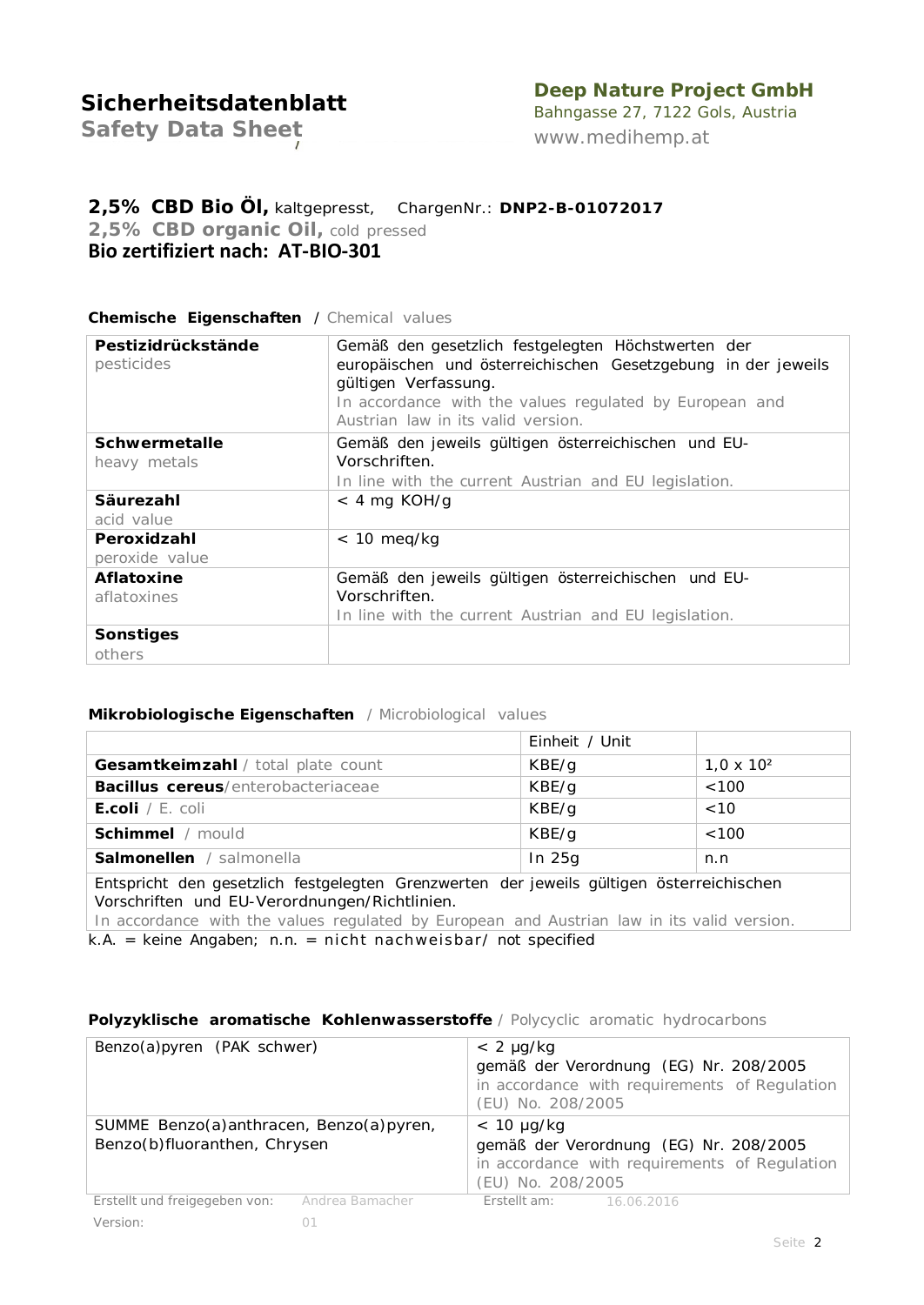## **Deep Nature Project GmbH**

*Safety Data Sheet*

Bahngasse 27, 7122 Gols, Austria *[www.medihemp.at](http://www.medihemp.at/)*

# **2,5% CBD Bio Öl,** kaltgepresst, ChargenNr.: **DNP2-B-01072017**

*2,5% CBD organic Oil, cold pressed*

**Bio zertifiziert nach: AT-BIO-301**

#### **Allergene** */ Allergens*

| Es ist ein Allergen im Produkt, oder<br>einem daraus hergestellten Produkt | Rezept<br>enthalten | Kreuz-<br>konta- | Nicht im            |
|----------------------------------------------------------------------------|---------------------|------------------|---------------------|
| enthalten:                                                                 | Yes, in the         | mination         | Rezept<br>enthalten |
| Allergen contained in product or in                                        | recipe              | cross            | Not included        |
| products manufactured from:                                                |                     | contaminat.      | in the recipe       |
| Glutenhaltiges Getreide und                                                |                     |                  |                     |
| glutenhaltige Getreideerzeugnisse                                          |                     |                  | X                   |
| cereals containing gluten and products                                     |                     |                  |                     |
| thereof                                                                    |                     |                  |                     |
| Krebstiere und Krebserzeugnisse                                            |                     |                  | X.                  |
| crustaceans and products thereof                                           |                     |                  |                     |
| Eier und Eiererzeugnisse                                                   |                     |                  | X                   |
| eggs and products thereof                                                  |                     |                  |                     |
| <b>Fisch und Fischerzeugnisse</b>                                          |                     |                  | X.                  |
| fish and products thereof                                                  |                     |                  |                     |
| Erdnüsse und Erdnusserzeugnisse                                            |                     |                  | X                   |
| peanuts and products thereof                                               |                     |                  |                     |
| Soja und Sojaerzeugnisse                                                   |                     |                  | X                   |
| soybeans and products thereof                                              |                     |                  |                     |
| Milch und Milcherzeugnisse                                                 |                     |                  | X                   |
| milk and products thereof                                                  |                     |                  |                     |
| Schalen- und Hülsenfrüchte                                                 |                     |                  | X                   |
| nuts, pulses and products thereof                                          |                     |                  |                     |
| Senf und Senferzeugnisse                                                   |                     |                  | X                   |
| mustard and products thereof                                               |                     |                  |                     |
| Sesamsamen und Sesamerzeugnisse                                            |                     |                  | X.                  |
| sesame seeds and products thereof                                          |                     |                  |                     |
| Sellerie und Sellerieerzeugnisse                                           |                     |                  | X                   |
| celery and products thereof                                                |                     |                  |                     |
| Schwefeldioxid und Sulfite in einer                                        |                     |                  |                     |
| Konzentration von mehr als 10 mg/kg                                        |                     |                  | X                   |
| sulphur dioxide and sulphites at                                           |                     |                  |                     |
| concentrations of more than 10 mg/kg                                       |                     |                  |                     |
| Lupine und Lupinerzeugnisse<br>lupine and products thereof                 |                     |                  | X                   |
| Weichtiere und Weichtiererzeugnisse                                        |                     |                  |                     |
| molluscs and products thereof                                              |                     |                  | X                   |
|                                                                            |                     |                  |                     |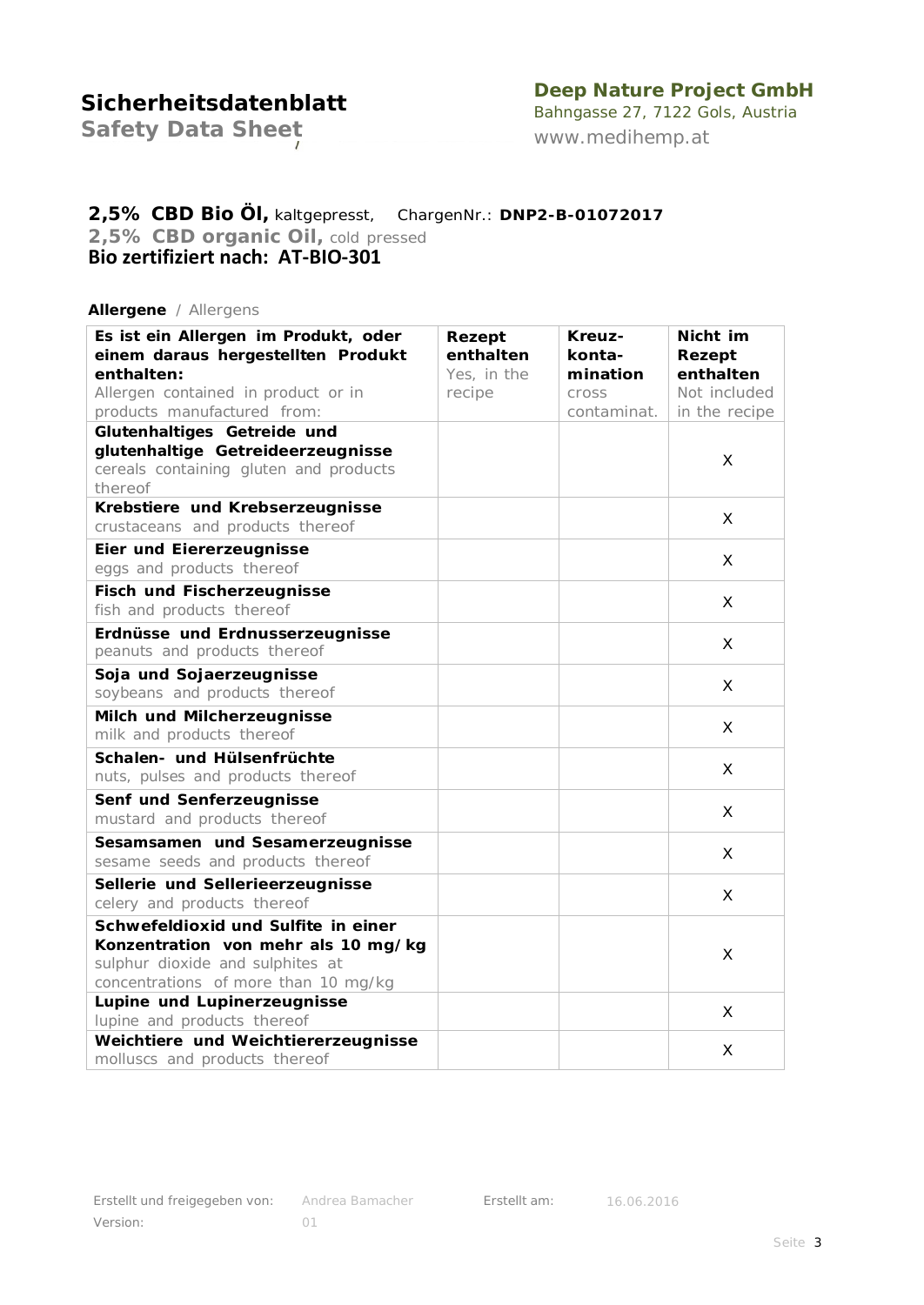### **Deep Nature Project GmbH**

*Safety Data Sheet*

Bahngasse 27, 7122 Gols, Austria *[www.medihemp.at](http://www.medihemp.at/)*

### **2,5% CBD Bio Öl,** kaltgepresst, ChargenNr.: **DNP2-B-01072017** *2,5% CBD organic Oil, cold pressed*

**Bio zertifiziert nach: AT-BIO-301**

#### **Gentechnologie** */ Use of genetically modified organism*

| Der genannte Artikel                                                                                                                | Ja           | <b>Nein</b>  |
|-------------------------------------------------------------------------------------------------------------------------------------|--------------|--------------|
| The mentioned product                                                                                                               | Yes          | No.          |
| ist ein GVO oder enthält gentechnisch veränderte Organismen                                                                         |              |              |
| is a GMO or contains GMO                                                                                                            |              | x            |
| wird ganz oder teilweise aus GVO hergestellt                                                                                        |              |              |
| is completely or partly produced from GMO                                                                                           |              | x            |
| enthält eine Zutat, die ganz oder teilweise aus GVO hergestellt ist                                                                 |              |              |
| contains an ingredient which is completely or partly produced from GMO                                                              |              | X            |
| enthält eine Zutat, die mit Hilfe von gentechnisch veränderten                                                                      |              |              |
| Mikroorganismen hergestellt wurde                                                                                                   |              |              |
| contains an ingredient which was produced with the help of genetically modified                                                     |              | $\mathsf{x}$ |
| microorganisms                                                                                                                      |              |              |
| enthält eine Zutat, die mit Hilfe von Enzymen aus GVO hergestellt wurde                                                             |              |              |
| contains an ingredient which was produced with the help of enzymes produced                                                         |              | $\mathsf{x}$ |
| from GMO                                                                                                                            |              |              |
| enthält Bestandteile von biotechnologisch verändertem Mais oder                                                                     |              |              |
| Ready-Soja-Komponenten                                                                                                              |              | $\mathsf{x}$ |
| contains parts of biotechnologically modified maize or ready-soy components                                                         |              |              |
| enthält Bestandteile anderer kultivierter gentechnisch modifizierter                                                                |              |              |
| Pflanzen                                                                                                                            |              | x            |
| contains parts of other cultivated genetically modified plans                                                                       |              |              |
| Der Anteil an unbeabsichtigten GVO-Kontamination ist kleiner als 0,9 %                                                              | $\mathsf{x}$ |              |
| The portion of unintentional GMO contamination is lower than $0.9\%$                                                                |              |              |
| Das Produkt ist nach den derzeit geltenden lebensmittelrechtlichen Vorschriften (EG-VO Nr.                                          |              |              |
| 1829 und 1830/2003) zu gentechnisch veränderten Lebensmitteln nicht                                                                 |              |              |
| kennzeichnungspflichtig.                                                                                                            |              |              |
| Under the present food legislation of genetically modified organisms the product does not have<br>to be labelled as containing GMO. |              |              |
|                                                                                                                                     |              |              |

<sup>1)</sup> Da es sich um ein Naturprodukt handelt, sind die Werte nur Durchschnittswerte und können variieren.

*Because of being a natural product, the figures are average values and can change.*